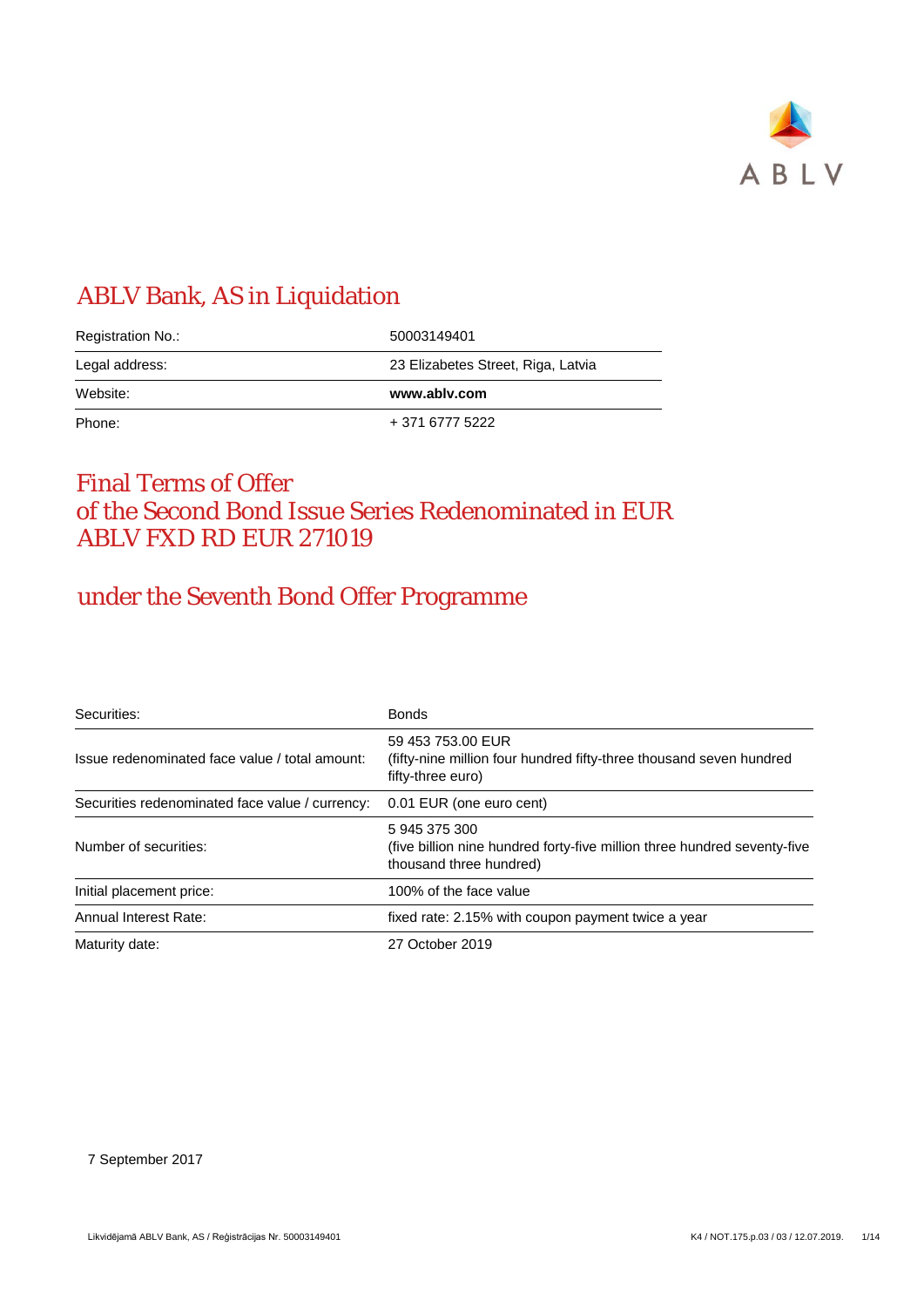### TABLE OF CONTENTS

| 1.             |                                                                                                |  |
|----------------|------------------------------------------------------------------------------------------------|--|
| 2.             |                                                                                                |  |
| 3 <sub>1</sub> | Information about the Second Bond Issue Series Redenominated in EUR - ABLV FXD RD EUR 271019 3 |  |
| 4.             |                                                                                                |  |
| 5.             |                                                                                                |  |
| 6.             |                                                                                                |  |
| 7.             |                                                                                                |  |
| 8.             |                                                                                                |  |
| 9.             |                                                                                                |  |
|                |                                                                                                |  |

Appendixes include the Bond issue summary and the sample order form to be submitted by the Investor to conclude the financial instruments transaction. Appendix 1: Bond issue summary.

Appendix 2: "Financial Instrument' Trade Order" form.

The Final Terms are prepared in accordance with the requirements of paragraph 4 of article 5 of the Directive 2003/71/EC of the European Parliament and of the Council.

The Final Terms shall be read together with ABLV Bank, AS in liquidation Base Prospectus of the Seventh Bond Offer Programme. The Base Prospectus is published at the Issuer's website **www.ablv.com**. Full information on the Issuer and the Bond issue can be only obtained reading the Base Prospectus together with the Final Terms. The Bond issue summary is appended to these Final Terms.

### **Notice**

Before making a decision on investing in the Bonds, any Investor shall independently and, if necessary, engaging an advisor, generally assess the information provided in the Base Prospectus and these Final Terms.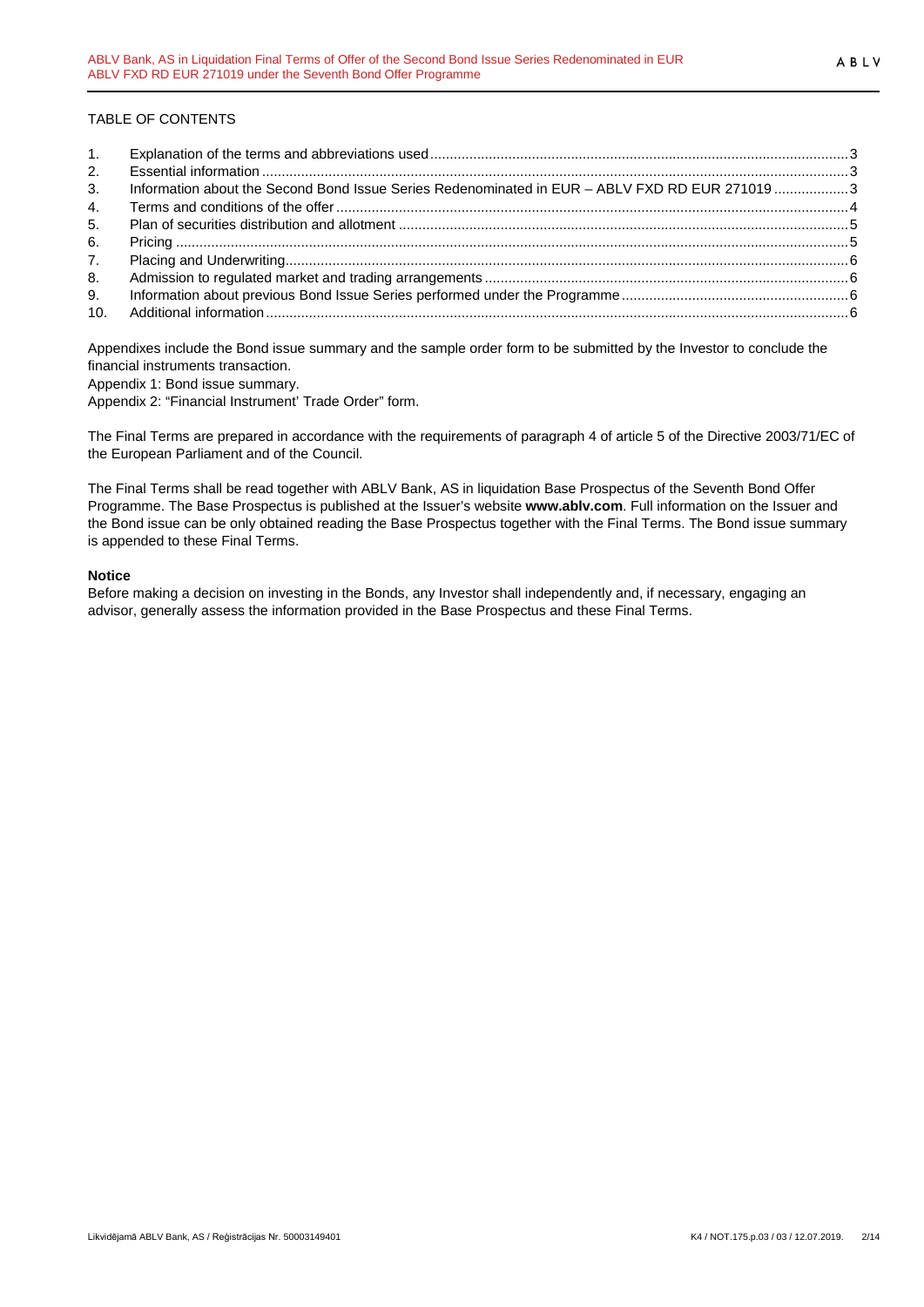### <span id="page-2-0"></span>**1. Explanation of the terms and abbreviations used**

**LCD** — joint stock company "Latvian Central Depository" (business name from September 18, 2017– NASDAQ CSD SE), unified registration number: 40003242879, legal address: 1 Vaļņu Street, Riga, Latvia.

**Second Bond Issue Series Redenominated in EUR** or **ABLV FXD RD EUR 271019** – the Bonds that are issued pursuant to ABLV Bank, AS in liquidation Base Prospectus of the Seventh Bond Offer Programme and these Final Terms of Offer.

**Note:** the other terms and abbreviations used correspond to those included in the Base Prospectus.

#### <span id="page-2-1"></span>**2. Essential information**

2.1. Interest of natural and legal persons involved in the issue/ offer N/A

### 2.2. Reasons for the offer

Objective of the Second Bond Issue Series Redenominated in EUR shall be raising of funds that the Issuer will use for financing its operating activities, including without limitation:

- improvement of the ABLV Bank, AS in liquidation assets' and liabilities' distribution into maturity bands;
- increase and maintenance of the liquidity level required for activities of ABLV Bank, AS in liquidation.

### <span id="page-2-2"></span>**3. Information about the Second Bond Issue Series Redenominated in EUR – ABLV FXD RD EUR 271019 (under the Seventh Bond Offer Programme)**

| Issuer:                                              | ABLV Bank, AS in liquidation                                               |
|------------------------------------------------------|----------------------------------------------------------------------------|
| Securities:                                          | <b>Bonds</b>                                                               |
| ISIN:                                                | LV0000880052                                                               |
| Type of securities:                                  | In bearer form                                                             |
| Class of securities:                                 | Without restraint on alienation                                            |
| Collateral:                                          | Not secured with pledge                                                    |
| Depository:                                          | Nasdaq CSD SE                                                              |
| Regulated market:                                    | Stock Exchange Nasdaq Riga                                                 |
|                                                      | <b>Baltic Bond List</b>                                                    |
| Currency of the Bond issue after redenomination:     | EUR (euro)                                                                 |
| Redenominated face value/total amount of the Bond    | 59 453 753.00 EUR                                                          |
| issue:                                               | (fifty-nine million four hundred fifty-three thousand seven hundred fifty- |
|                                                      | three euro)                                                                |
| Bond redenominated Face Value:                       | 0.01 EUR                                                                   |
|                                                      | (one euro cent)                                                            |
|                                                      | 5 945 375 3001                                                             |
| Number of the Bonds:                                 | (five billion nine hundred forty-five million three hundred seventy-five   |
|                                                      | thousand three hundred)                                                    |
| Annual Interest Rate:                                | Fixed: 2.15%                                                               |
|                                                      | (two and 15/100 percent)                                                   |
| Date of the Interest Income calculation:             | 5 working days before the Interest Income payment date                     |
| Frequency and dates of the Interest Income payments: | Twice a year: on 27 October and 27 April,                                  |
|                                                      | starting from 27 April 2018, ending on 27 October 2019                     |
| Maturity date of the Bonds:                          | 27 October 2019                                                            |
|                                                      | The Issuer shall be entitled to prematurely redeem the part of the         |
|                                                      | Bond issue the initial placement of which was not performed;               |
| Premature redemption                                 | The Issuer shall be entitled to prematurely redeem the Bonds that the      |
| (call option):                                       | Issuer purchased in the secondary securities market or acquired            |
|                                                      | otherwise in compliance with provisions of the normative acts,             |
|                                                      | provided that normative acts contain no limitations with regard to such    |
|                                                      | redemption.                                                                |
| Early repayment claim                                | The Investor shall not be entitled to claim the Face Value and accrued     |
| (put option):                                        | interest to be repaid by the Issuer before maturity.                       |
| Arrangements for the amortisation of the loan:       | N/A                                                                        |
| Information on yield:                                | Fixed interest rate is set for the Bonds. The Bond yield does not depend   |
|                                                      | on the changes in the base interest rate in the interbank market.          |
| Yield calculation method:                            | Pursuant to paragraph 6.9 of the Base Prospectus                           |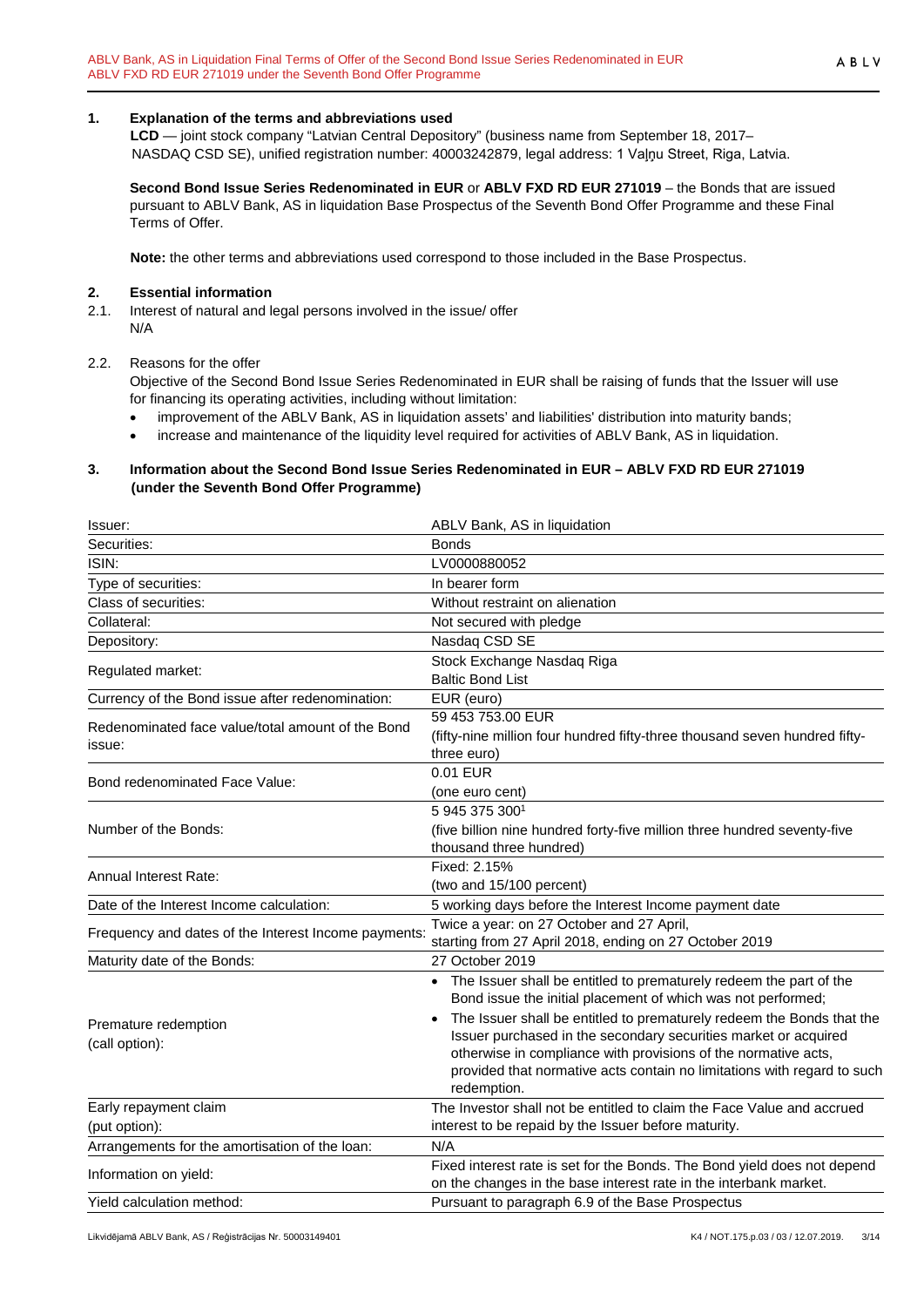| Representation of the Investors:         | Pursuant to paragraph 6.15 of the Base Prospectus                                                                                                                                                                                                                  |
|------------------------------------------|--------------------------------------------------------------------------------------------------------------------------------------------------------------------------------------------------------------------------------------------------------------------|
|                                          | The Bonds are issued and public offering is performed pursuant to the                                                                                                                                                                                              |
|                                          | following decisions of ABLV Bank, AS in liquidation:                                                                                                                                                                                                               |
|                                          | decision on the bond issue of the extraordinary meeting of<br>shareholders, dated 31 March 2017 (Minutes No. 1, paragraph 5.9);<br>decision of the Board on approving the Base Prospectus of the<br>$\bullet$                                                      |
|                                          | Seventh Bond Offer Programme, dated 24 April 2017 (Minutes No.<br>V-24, paragraph 1);                                                                                                                                                                              |
| Decisions on the Bond issue:             | decision of the Board on the Base Prospectus of the Seventh Bond<br>$\bullet$<br>Offer Programme including recommendations of the Financial and<br>Capital Market Commission, dated 9 May 2017 (Minutes No. V-26,<br>paragraph 1);                                 |
|                                          | decision of the Board on approval of ABLV Bank, AS in liquidation<br>Final Terms of Offer of the Second Bond Issue Series RD EUR -<br>ABLV FXD RD EUR 271019 under the Seventh Bond Offer<br>Programme, dated 7 September 2017 (Minutes No. V-58,<br>paragraph 2). |
| Issue date:                              | 27 October 2017                                                                                                                                                                                                                                                    |
| Public offer start date:                 | Not later than on 15 September 2017, the information shall be published<br>at the Issuer's website www.ablv.com.                                                                                                                                                   |
|                                          | The public offer start date is 21 September 2017.                                                                                                                                                                                                                  |
| Public offer end date:                   | 23 October 2017                                                                                                                                                                                                                                                    |
| Decision on concluding the transactions: | Pursuant to paragraph 9.4 of the Base Prospectus, the decision on<br>concluding the transactions will be made on 26 October 2017.                                                                                                                                  |
| Settlement date:                         | 27 October 2017                                                                                                                                                                                                                                                    |
|                                          |                                                                                                                                                                                                                                                                    |

<sup>1</sup> Before the end of the public offer period, but not later than 4 (four) working days prior to the public offer end date, the Issuer may increase the Issue Series size. If amendments to the Final Terms are made, those shall be published in the same way as the Final Terms.

For the purposes of the Base Prospectus and these Final Terms, the Issuer shall be an institution that borrows funds by issuing the Bonds.

# <span id="page-3-0"></span>**4. Terms and conditions of the offer**

4.1. Initial placement process

The initial placement process is described in paragraphs 9.3 and 9.4 of the Base Prospectus.

The total redenominated amount of the Issue is equal to 59 453 753.00 EUR (fifty-nine million four hundred fifty-three thousand seven hundred fifty-three euro).

The public offer start date is 21 September 2017.

A representative of the Investment Company or the Investor itself, provided it has a financial instruments account opened with ABLV Bank, AS in liquidation, shall submit an order to the Issuer, using the sample form "Financial Instruments' Trade Order" appended hereto, on working days from 08:30 till 18:30. The order may also be submitted electronically, using a corresponding order form in ABLV Bank, AS in liquidation Internetbank.

The public offer end date shall be 23 October 2017. Orders shall be accepted by ABLV Bank, AS in liquidation till the end of the working day, i.e., 18:30, or electronically – till the end of the day, i.e., 23:59.

Information about the order submission can be obtained:

- by phone:  $+371\,6700\,2777$
- via e-mail: **ibas@ablv.com**

The orders submitted to the Issuer may not be altered or revoked.

- 4.2. A description of the possibility to reduce subscriptions and the manner for refunding excess amount paid by applicants N/A
- 4.3. Details of the minimum and/or maximum amount of application Pursuant to paragraph 9.3 of the Base Prospectus, maximum number of the Bonds that a single Investor may apply for is not set. The Investor may not apply for purchasing less than 1 (one) Bond.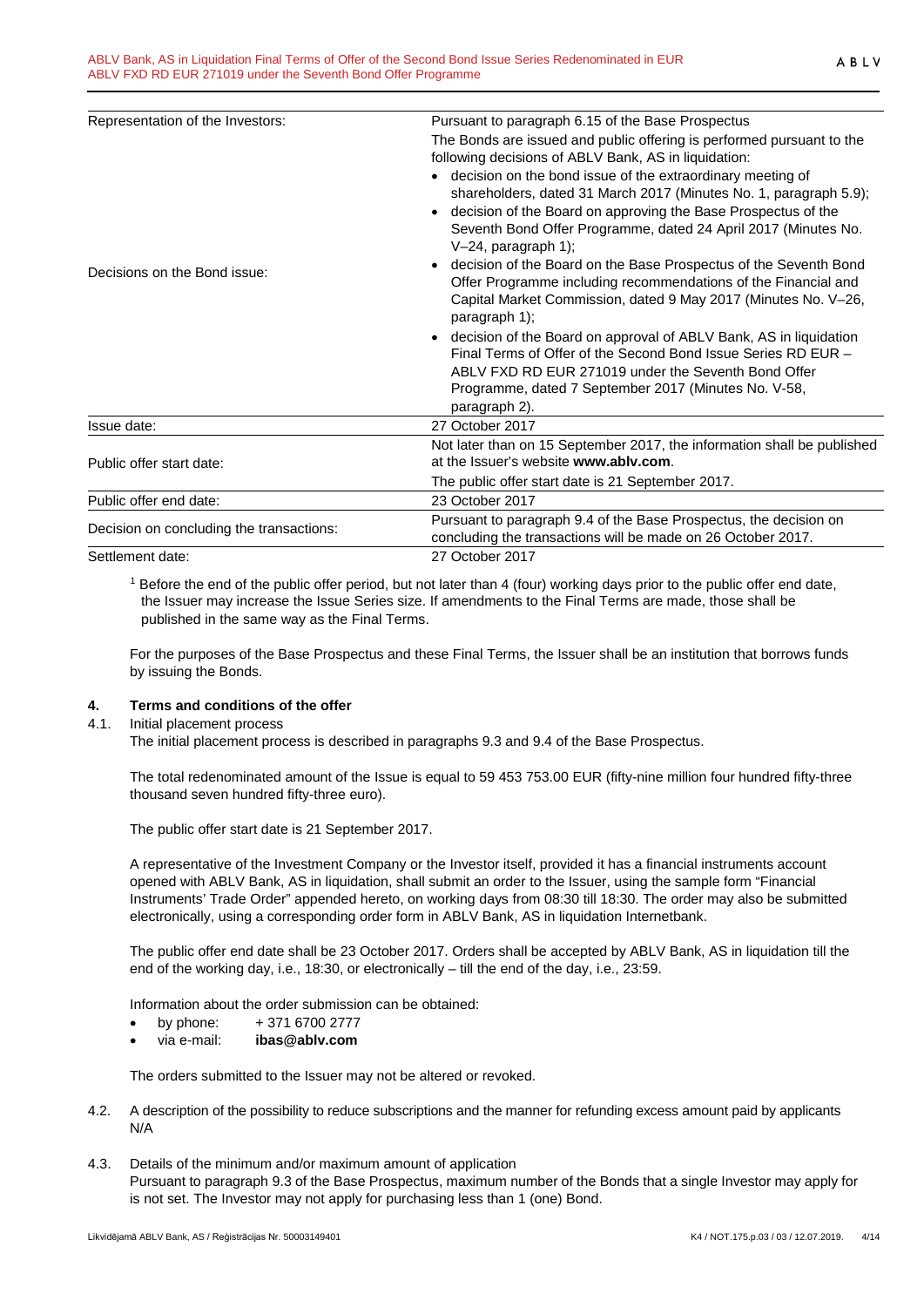### 4.4. Settlement process

- Within this Bond Issue Series, settlement under initial placement transactions shall be performed as follows:
- not applying the DVP principle, if agreed so by the underwriter and the Investor, or
- applying the DVP principle, regulated by the effective LCD rules.

If the transaction parties agree on not applying the DVP principle, the moment of the Bonds' delivery and the moment of payment may be different. The Investor shall ensure funds in the respective account on the day agreed upon by the transaction parties, whereas the Bonds shall be credited to the Investor's account on the day agreed upon by the transaction parties.

DVP shall be executed on the T+1 day, where "T" stands for the day of concluding the Bond purchase transaction, and "1" is the 1st (first) working day after the day of concluding the Bond purchase transaction.

The day of concluding the transaction shall be the day of making the decision on concluding the transaction – for this Series it is set to be 26 October 2017.

The settlement date shall be 27 October 2017.

### 4.5. Information about results

Pursuant to paragraph 9.6 of the Base Prospectus, information on the initial placement results will be published at the Issuer's website **www.ablv.com** within 10 (ten) working days after the public offer end date.

4.6. The procedure for the exercise of any right of pre-emption, the negotiability of subscription rights and the treatment of subscription rights not exercised.

N/A

# <span id="page-4-0"></span>**5. Plan of securities distribution and allotment**

- 5.1. Offering the Bonds simultaneously in the markets of two or more countries N/A
- 5.2. Notification to applicants of the Bond amount allotted The Bank shall send a confirmation of the concluded transaction to the Investor, following the procedure set forth in ABLV Capital Markets, IBAS General Terms of Business. The General Terms of Business are available at the Issuer's website **[www.ablv.com](http://www.ablv.com/)**.

### <span id="page-4-1"></span>**6. Pricing**

- 6.1. Initial placement price of a Bond Initial placement price of a Bond is set to be 100% of the Bond's face value. The Bond's redenominated face value is 0.01 EUR (one euro cent).
- 6.2. Pricing method

ABLV Bank, AS in liquidation Board will determine the Bonds' price depending on the situation in secondary market of similar securities then present and, in particular, based on evaluation of the demand in the securities market and yield of comparable market instruments. The price determined by ABLV Bank, AS in liquidation for the Bond Issue Series shall be the same for all Investors and shall remain constant throughout the whole initial placement period.

### 6.3. Application of expenses and taxes

Purchasing the Bonds during the initial placement period, the Investor will have to transfer just set Bond sale price to the Issuer for each Bond unit being purchased.

Additional expenses under the transaction, which might include, without limitation, fees for account opening, for transaction conclusion and execution, may vary in different Investment Companies, and the Investor can find those out in the respective Investment Company engaged by the Investor in concluding the Bonds' purchase transaction as intermediary. ABLV Bank, AS in liquidation will not receive the said fees and payments charged by other Investment Companies and shall not be responsible for those additional expenses.

The Issuer shall be responsible for withholding and payment of taxes in compliance with the procedures and amount stated in the Republic of Latvia normative acts. The Issuer shall not be responsible for payment of taxes where the Republic of Latvia normative acts do not stipulate the Issuer's duty to assess and withhold the tax amount before making Interest Income payments.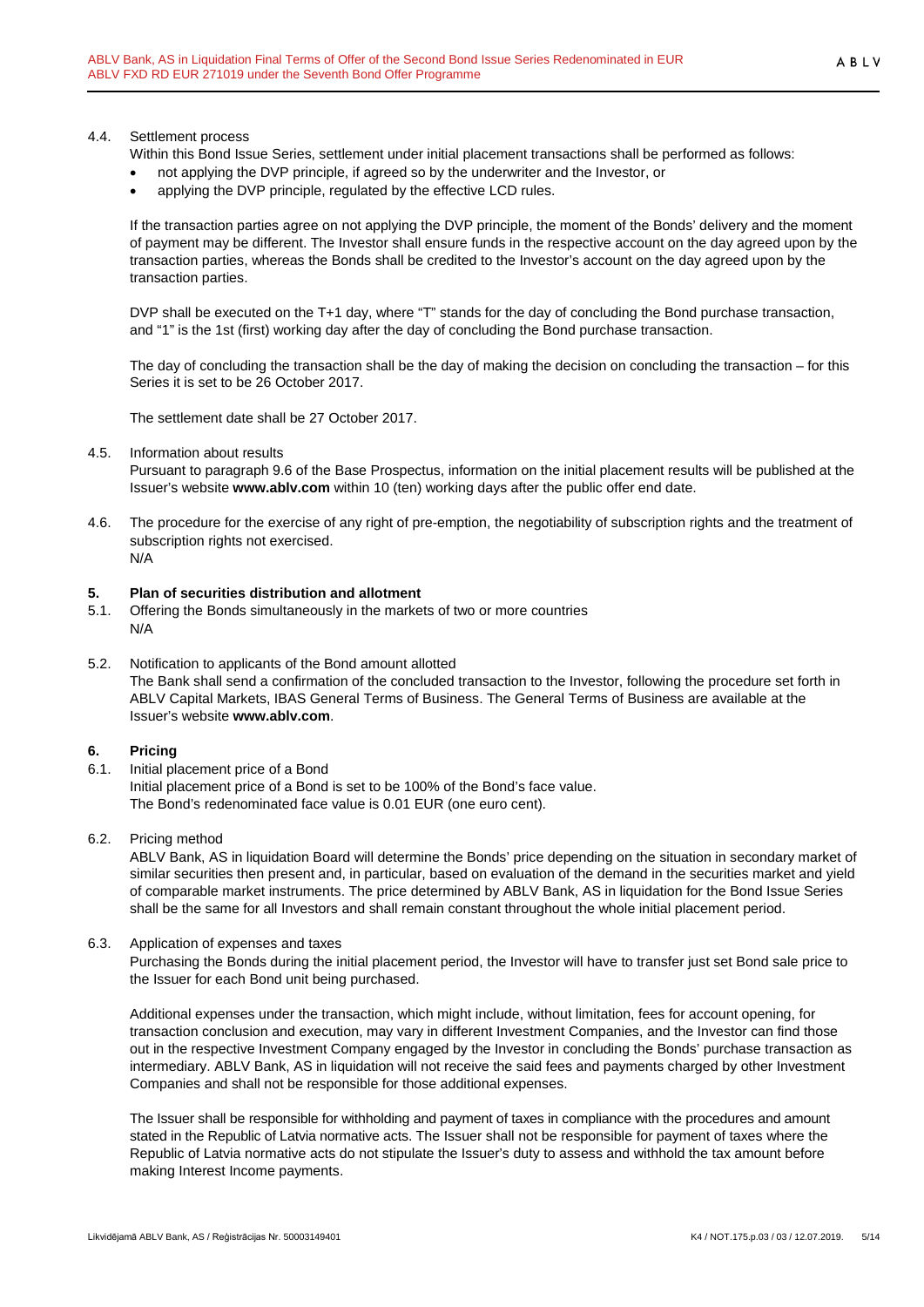## <span id="page-5-0"></span>**7. Placing and Underwriting**

- 7.1. Offer coordinator N/A
	-
- 7.2. Depository Joint stock company Latvian Central Depository (business name from September 18, 2017 – NASDAQ CSD SE), legal address: 1 Vaļņu Street, Riga, Latvia.
- 7.3. Entities agreeing to underwrite the issue N/A
- 7.4. Time of reaching the underwriting agreement N/A

## <span id="page-5-1"></span>**8. Admission to regulated market and trading arrangements**

- 8.1. Term and conditions of admission to regulated market Pursuant to paragraph 10.1 of the Base Prospectus, application for admitting the Bonds to the regulated market will be prepared in accordance with the Stock Exchange requirements and submitted within 3 (three) months after the end of the initial placement at the latest.
- 8.2. Regulated market

Stock Exchange Nasdaq Riga, Baltic Bond List.

8.3. Entities which have a firm commitment to act as intermediaries in secondary trading, providing liquidity through bid and offer rates and description of the main terms of their commitment N/A

### <span id="page-5-2"></span>**9. Information about previous Bond Issue Series performed under the Programme**

- Two issues performed under ABLV Bank, AS in liquidation Second Offer Programme,
- Three issues performed under ABLV Bank, AS in liquidation Third Offer Programme,
- One issue performed under ABLV Bank, AS in liquidation Fourth Offer Programme,
- Five issues performed under ABLV Bank, AS in liquidation Fifth Offer Programme,
- Seven issues performed under ABLV Bank, AS in liquidation Sixth Offer Programme and
- Two issues performed under ABLV Bank, AS in liquidation Seventh Offer Programme

have been included in the Baltic Bond List of the Stock Exchange Nasdaq Riga regulated markets.

Under ABLV Bank, AS in liquidation Seventh Offer Programme, there were two issues performed and included to securities lists of Nasdaq Riga regulated markets:

|                                | Straight coupon bonds in EUR | Straight coupon bonds in EUR |
|--------------------------------|------------------------------|------------------------------|
| <b>ISIN</b>                    | LV0000880060                 | LV0000802288                 |
| Issue size                     | 61 043 829.80 EUR            | 7 267 000.00 EUR             |
| Issue name                     | ABLV FXD RD EUR 030719       | ABLV FXD EUR 030719          |
| Coupon rate (p.a.)             | Fixed: 2.25%                 | Fixed: 0.75%                 |
| Current interest income period | $03.07.2017 - 02.01.2018$    | $03.07.2017 - 02.01.2018$    |
| Issue date                     | 03.07.2017                   | 03.07.2017                   |
| Maturity date                  | 03.07.2019                   | 03.07.2019                   |

Simultaneously with the Second Bond Issue Series RD EUR, the following public offering is performed under the Seventh Bond Offer Programme:

- Second Bond Issue Series in EUR ABLV FXD EUR 271019– straight 2-year bonds;
- Third Bond Issue Series in EUR ABLV SUB EUR 271027 subordinated bonds.

The Investors can find the information about issues performed under the Second, Third, Fourth, Fifth, Sixth and Seventh Offer Programmes and their Final Terms at ABLV Bank, AS in liquidation website **[www.ablv.com](http://www.ablv.com/)**.

### <span id="page-5-3"></span>**10. Additional information**

10.1. Advisors connected with the Bond issue N/A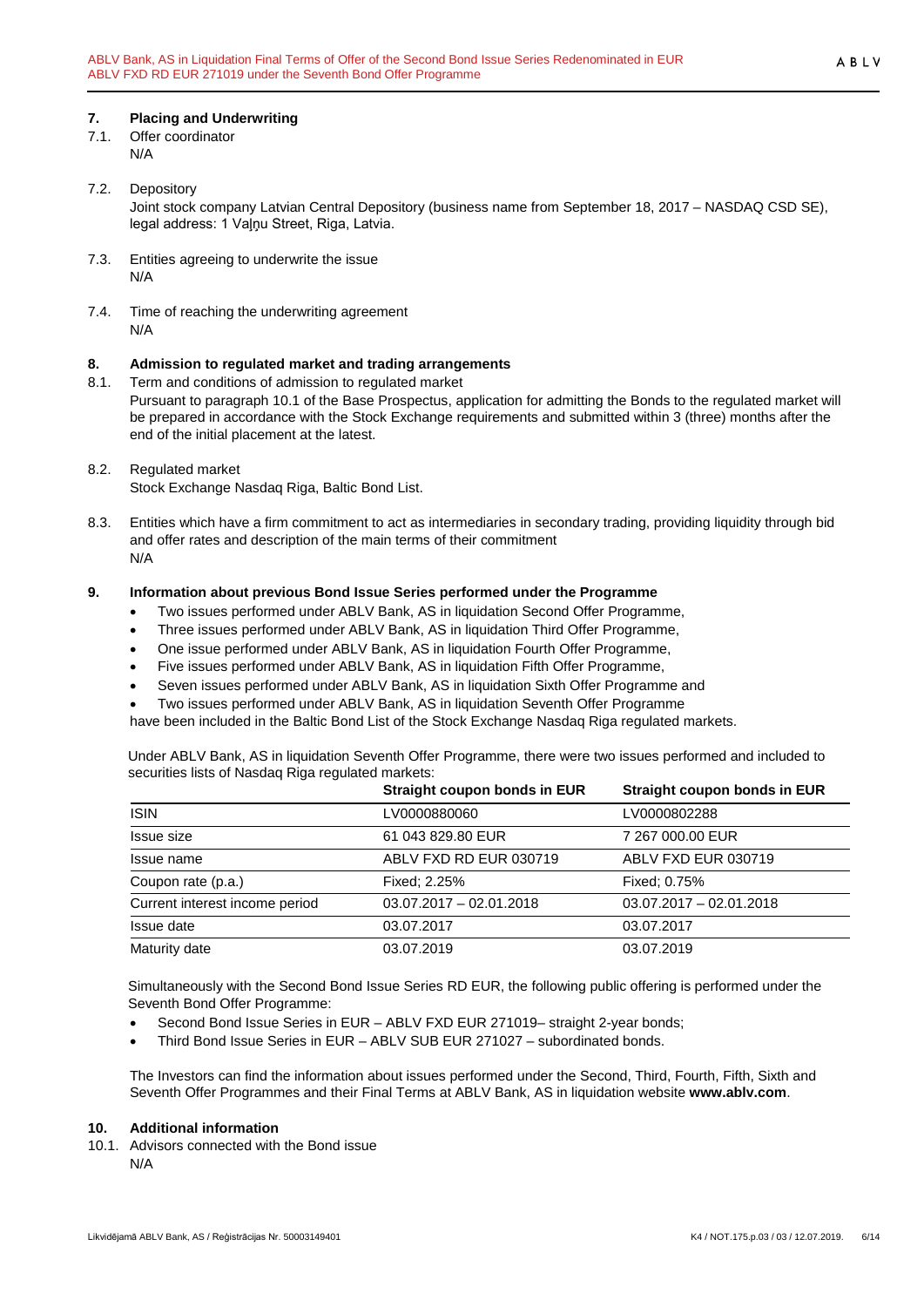- 10.2. Information about the Bond issue provided by third parties N/A
- 10.3. Credit ratings assigned to the Bonds N/A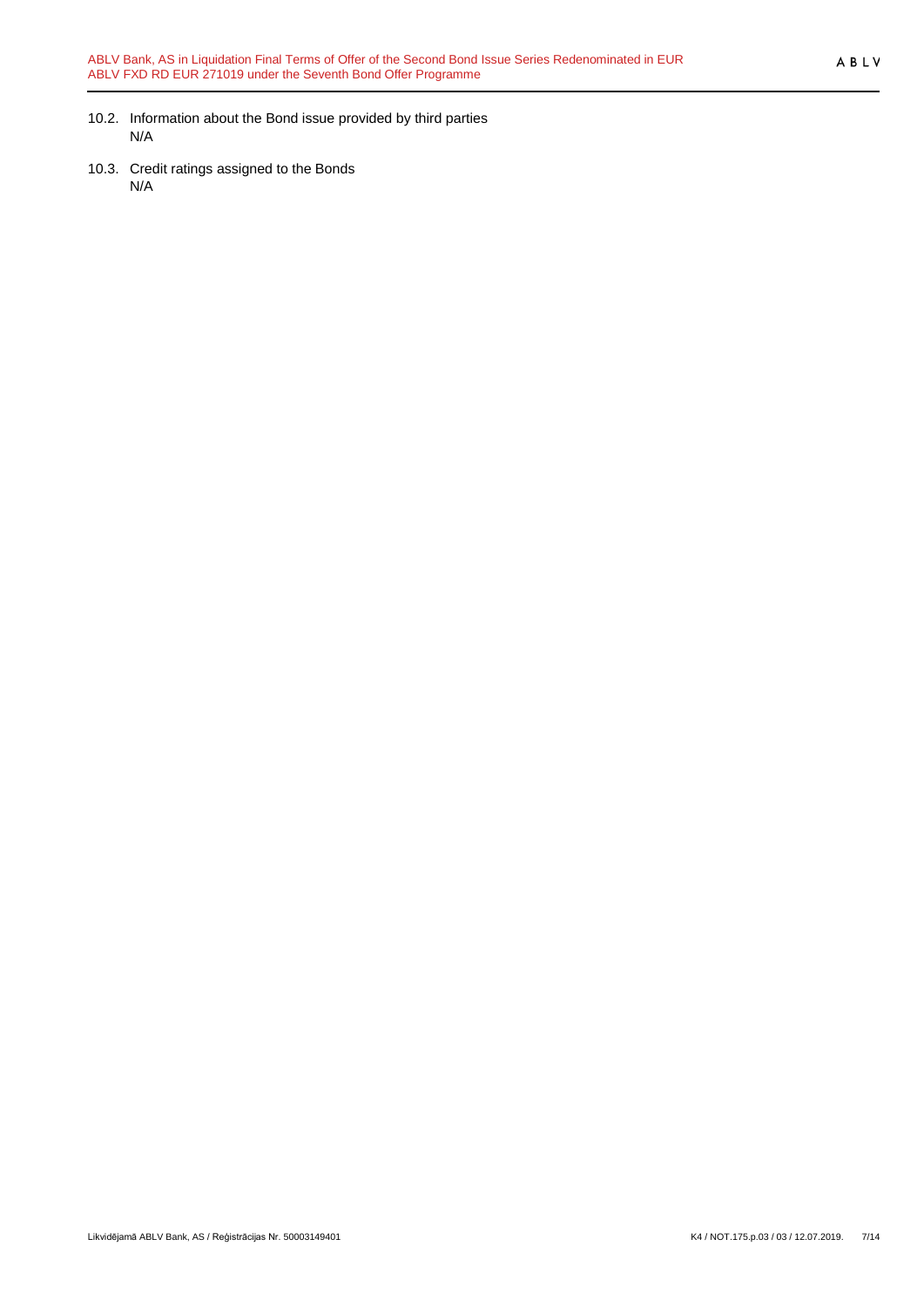The Final Terms were approved at the session of the Liquidation Committee of ABLV Bank, AS in liquidation on 20 August 2018.

| Name, surname      | <b>Position held</b> | <b>Signature</b> |  |
|--------------------|----------------------|------------------|--|
| Arvīds Kostomārovs | Liquidator           |                  |  |
| Elvijs Vēbers      | Liquidator           |                  |  |
| Andris Kovalčuks   | Liquidator           |                  |  |
| Eva Berlaus        | Liquidator           |                  |  |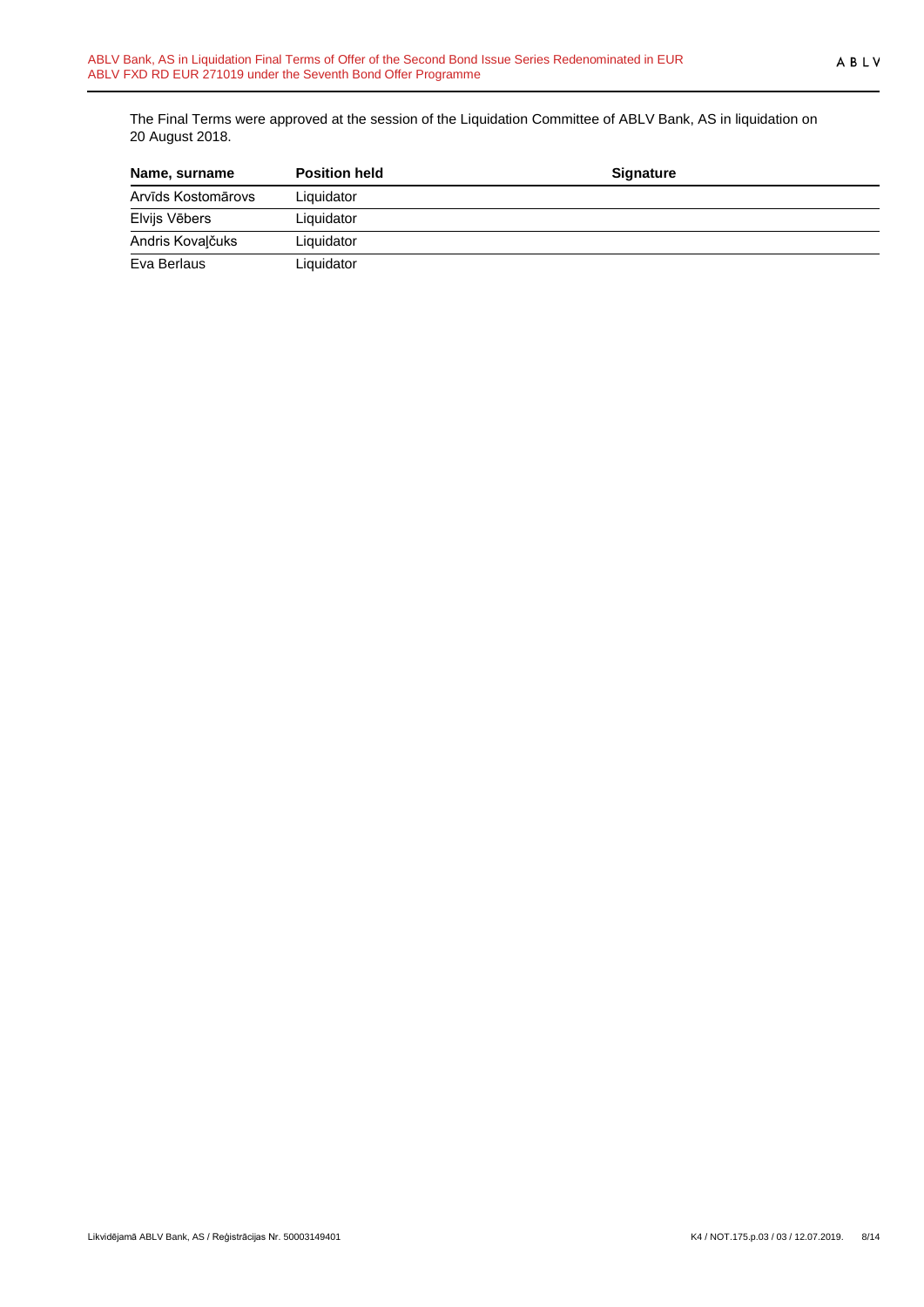Appendix 1

#### **Section A. Introduction and warnings**

The summary shall be deemed the introduction of the Base Prospectus.

Any decision on investing in the Bonds shall be based on the Investor's judgement on the whole Base Prospectus and the respective Final Terms of the Bond issue.

Should any claim be lodged to a court regarding the information provided in the Base Prospectus, if necessary, the Investor lodging the claim to a court in accordance with normative acts of the respective member state shall cover the

A.1 costs of translating the Base Prospectus before the proceedings are initiated. The persons responsible for the information provided in the Base Prospectus, including persons that translated the same and applied for its notification, may be held civilly liable only where the summary is misleading, inaccurate, or inconsistent with other sections of the Base Prospectus, or fails to provide the most essential information that would aid the Investors when considering whether to invest in the Bonds.

 $A.2 N/A$ 

### **Section B. Issuer**

| B.1  | Legal and commercial<br>name of the Issuer                                                                                                    | ABLV Bank, AS in liquidation.                                                                                                                                                                                                                                                                                                            |
|------|-----------------------------------------------------------------------------------------------------------------------------------------------|------------------------------------------------------------------------------------------------------------------------------------------------------------------------------------------------------------------------------------------------------------------------------------------------------------------------------------------|
| B.2  | The domicile and<br>legal form of the<br>Issuer, the legislation<br>under which the<br>Issuer operates and<br>its country of<br>incorporation | ABLV Bank, AS in liquidation is a joint stock company registered in the Republic of Latvia, which<br>carries out its operations in accordance with the Republic of Latvia legal acts, the European<br>Union normative acts, and the issued licence that allows rendering all financial services stated in<br>the Credit Institution Law. |
|      | $B.3 - B.4.a$                                                                                                                                 | N/A                                                                                                                                                                                                                                                                                                                                      |
| B.4b | Description of any<br>known trends<br>affecting the Issuer<br>and the industries in<br>which it operates                                      | As at the day of producing the Final Terms, there is no information on any detected trends,<br>events, claims, or obligations that might have significant negative effect on further operations of<br>ABLV Bank, AS in liquidation or the Republic of Latvia credit institution sector.                                                  |
|      |                                                                                                                                               | The information provided in the table below completely matches that presented in                                                                                                                                                                                                                                                         |

The information provided in the table below completely matches that presented in ABLV Bank, AS in liquidation consolidated report for the first half of 2017.

|            |                                       |    | Nº Company                                             | Country<br>Οf<br>incorpo-<br>ration | <b>Registration</b><br>number | <b>Business profile</b>   | Share in<br>capital<br>(%) | Share in<br>the the entity's<br>entity's capital with<br>voting<br>rights (%) |
|------------|---------------------------------------|----|--------------------------------------------------------|-------------------------------------|-------------------------------|---------------------------|----------------------------|-------------------------------------------------------------------------------|
|            |                                       |    | ABLV Bank, AS                                          | LV                                  | 50003149401                   | <b>Financial services</b> | 100                        | 100                                                                           |
|            |                                       | 2. | ABLV Bank Luxembourg, S.A.                             | LU                                  | B 162048                      | <b>Financial services</b> | 100                        | 100                                                                           |
|            |                                       | 3. | <b>ABLV Consulting Services, AS</b>                    | LV                                  | 40003540368                   | Consulting<br>services    | 100                        | 100                                                                           |
| <b>B.5</b> | Issuer's position within<br>the group | 4. | <b>ABLV Advisory Services, SIA</b>                     | LV                                  | 40103964811                   | Consulting<br>services    | 100                        | 100                                                                           |
|            |                                       | 5. | <b>ABLV Corporate Services</b><br>Holding Company, SIA | LV                                  | 40103799987                   | Holding company           | 100                        | 100                                                                           |
|            |                                       | 6. | ABLV Corporate Services, SIA                           | LV                                  | 40103283479                   | Consulting<br>services    | 100                        | 100                                                                           |
|            |                                       | 7. | ABLV Corporate Services, LTD                           | <b>CY</b>                           | HE273600                      | Consulting<br>services    | 100                        | 100                                                                           |
|            |                                       | 8. | ABLV Corporate Finance, SIA                            | LV                                  | 40203042916                   | Consulting<br>services    | 100                        | 100                                                                           |
|            |                                       | 9. | <b>ABLV Capital Markets, IBAS</b>                      | LV                                  | 40003814705                   | <b>Financial services</b> | 90                         | 100                                                                           |
|            |                                       |    | 10. ABLV Capital Markets USA LLC <sup>1</sup> US       |                                     | 6399457                       | <b>Financial services</b> | 90                         | 100                                                                           |
|            |                                       |    | 11. ABLV Asset Management, IPAS LV                     |                                     | 40003814724                   | <b>Financial services</b> | 90                         | 100                                                                           |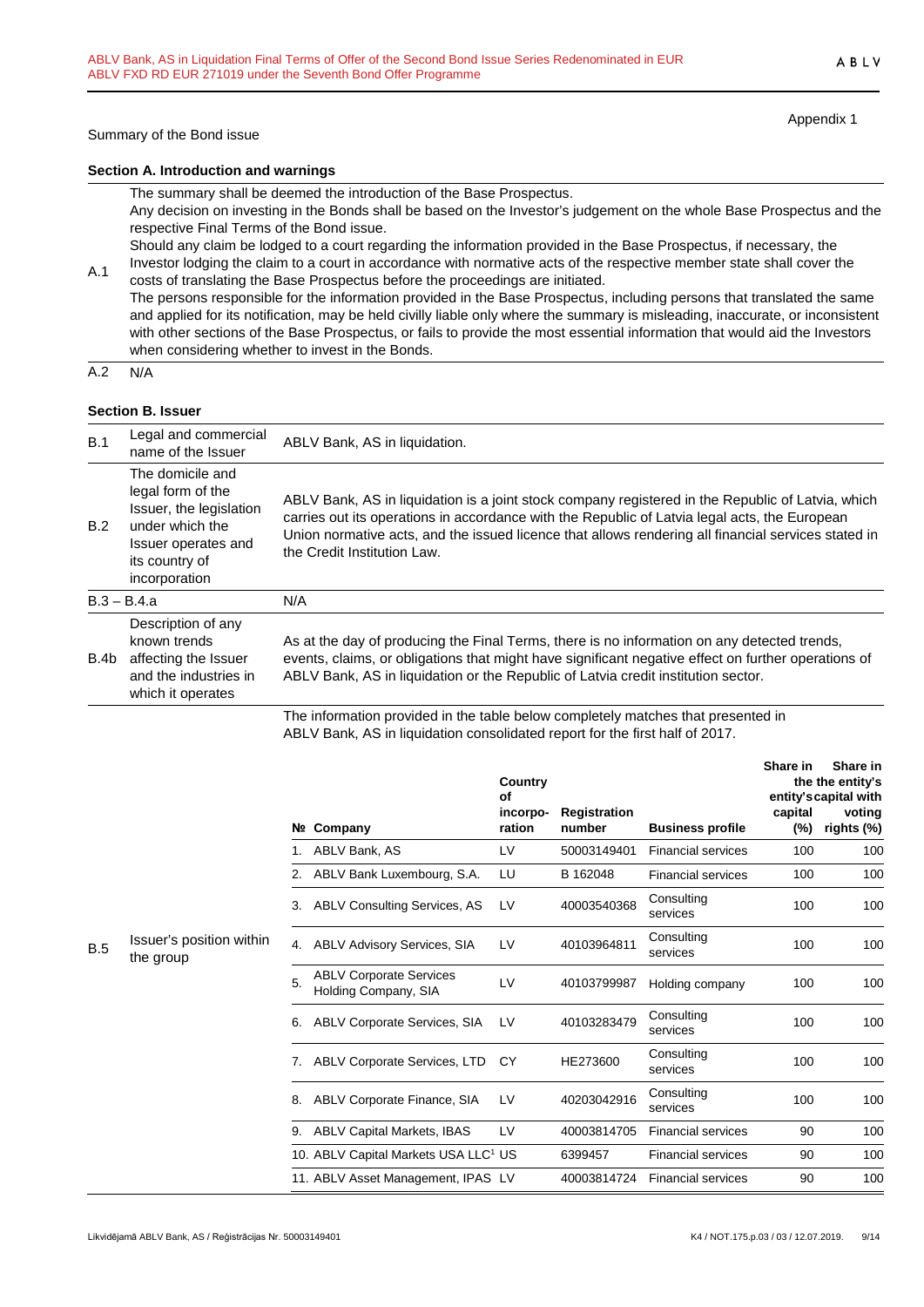|                                | Country<br>οf      |                               |                                                                    | Share in          | Share in<br>the the entity's<br>entity's capital with |
|--------------------------------|--------------------|-------------------------------|--------------------------------------------------------------------|-------------------|-------------------------------------------------------|
| Nº Company                     | incorpo-<br>ration | <b>Registration</b><br>number | <b>Business profile</b>                                            | capital<br>$(\%)$ | voting<br>rights (%)                                  |
| 12. PEM, SIA                   | LV                 | 40103286757                   | Investment<br>project<br>management                                | 51                | 51                                                    |
| 13. PEM 1, SIA                 | LV                 | 40103551353                   | Wholesale trade<br>services of other<br>machinery and<br>equipment | 51                | 51                                                    |
| 14. New Hanza Capital, AS      | LV                 | 50003831571                   | Holding company                                                    | 88                | 88                                                    |
| 15. NHC 1, SIA                 | LV                 | 50103247681                   | Investments in<br>real estate                                      | 88                | 88                                                    |
| 16. NHC 2, SIA                 | LV                 | 40103963977                   | Investments in<br>real estate                                      | 88                | 88                                                    |
| 17. NHC 3, SIA                 | LV                 | 50103994841                   | Investments in<br>real estate                                      | 88                | 88                                                    |
| 18. NHC 4, SIA                 | LV                 | 40203032424                   | Investments in<br>real estate                                      | 88                | 88                                                    |
| 19. NHC 5, SIA                 | LV                 | 50203032411                   | Investments in<br>real estate                                      | 88                | 88                                                    |
| 20. NHC 6, SIA                 | LV                 | 40203032439                   | Investments in<br>real estate                                      | 88                | 88                                                    |
| 21. Pillar, SIA                | LV                 | 40103554468                   | Holding company                                                    | 100               | 100                                                   |
| 22. Pillar Holding Company, KS | LV                 | 40103260921                   | Holding company                                                    | 100               | 100                                                   |
| 23. Pillar 3, SIA              | LV                 | 40103193067                   | Real estate<br>transactions                                        | 100               | 100                                                   |
| 24. Pillar 4 & 6, SIA          | LV                 | 40103210494                   | Real estate<br>transactions                                        | 100               | 100                                                   |
| 25. Pillar 7 & 8, SIA          | LV                 | 40103240484                   | Real estate<br>transactions                                        | 100               | 100                                                   |
| 26. Pillar 9, SIA              | LV                 | 40103241210                   | Real estate<br>transactions                                        | 100               | 100                                                   |
| 27. Pillar 11, SIA             | LV                 | 40103258310                   | Real estate<br>transactions                                        | 100               | 100                                                   |
| 28. Pillar 2, 12 & 14, SIA     | LV                 | 50103313991                   | Real estate<br>transactions                                        | 100               | 100                                                   |
| 29. Pillar 18, SIA             | LV                 | 40103492079                   | Real estate<br>transactions                                        | 100               | 100                                                   |
| 30. Pillar 19, SIA             | LV                 | 40103766952                   | Real estate<br>transactions                                        | 100               | 100                                                   |
| 31. Pillar 20, SIA             | LV                 | 40103903056                   | Real estate<br>transactions                                        | 100               | 100                                                   |
| 32. Pillar 21, SIA             | LV                 | 40103929286                   | Real estate<br>transactions                                        | 100               | 100                                                   |
| 33. Pillar 22, SIA             | LV                 | 50103966301                   | Real estate<br>transactions                                        | 100               | 100                                                   |
| 34. Pillar Management, SIA     | LV                 | 40103193211                   | Real estate<br>management and<br>administration                    | 100               | 100                                                   |
| 35. Pillar RE Services, SIA    | LV                 | 40103731804                   | Parking<br>management                                              | 100               | 100                                                   |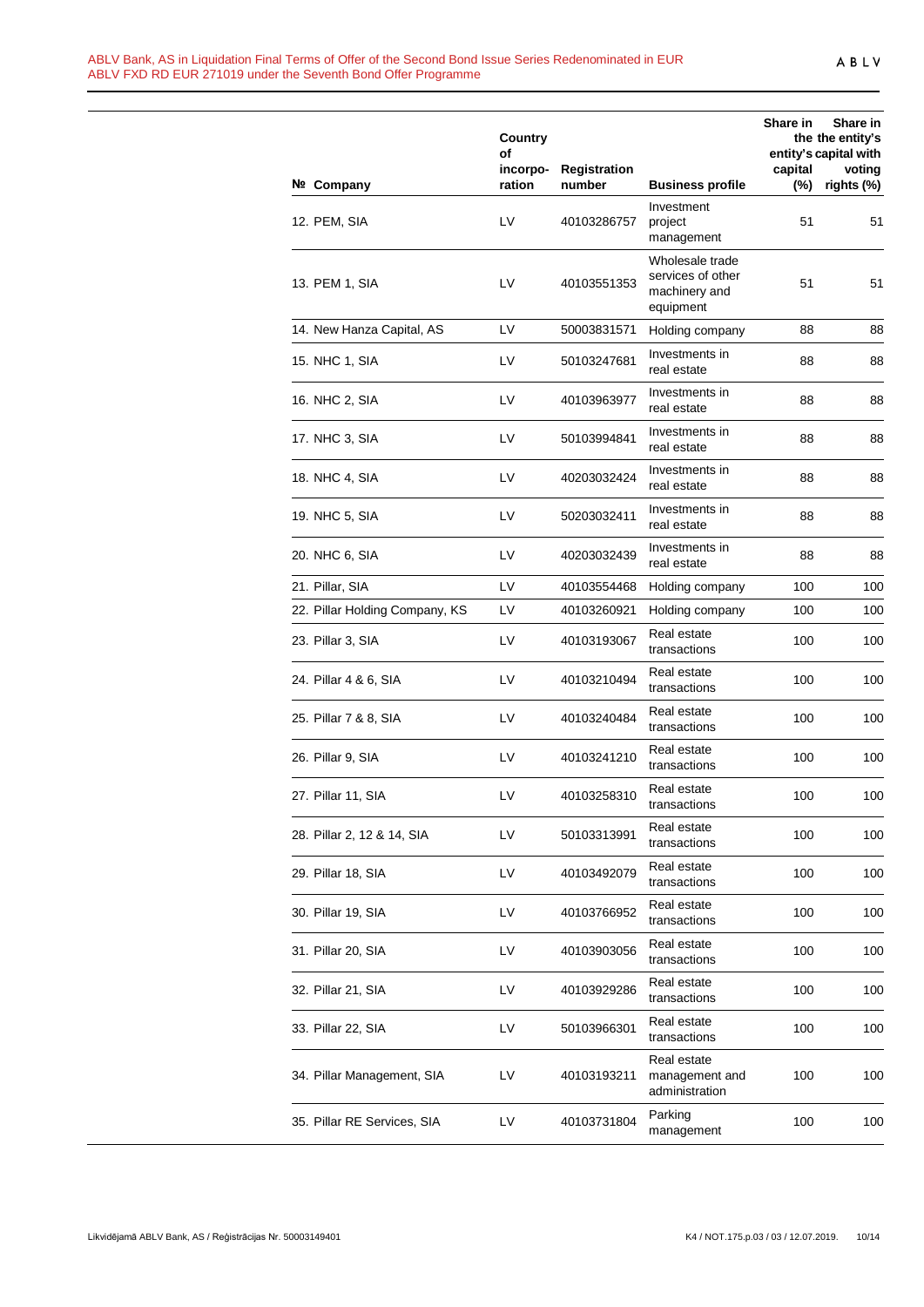|             |                                                                     | Nº Company                                                                                                                                                                                                                                                                | Country<br>οf<br>incorpo-<br>ration | Registration<br>number | <b>Business profile</b>                                        | Share in<br>capital<br>$(\%)$ | Share in<br>the the entity's<br>entity's capital with<br>voting<br>rights (%) |
|-------------|---------------------------------------------------------------------|---------------------------------------------------------------------------------------------------------------------------------------------------------------------------------------------------------------------------------------------------------------------------|-------------------------------------|------------------------|----------------------------------------------------------------|-------------------------------|-------------------------------------------------------------------------------|
|             |                                                                     | 36 Pillar Contractor, SIA                                                                                                                                                                                                                                                 | LV                                  | 40103929498            | Management and<br>coordination of<br>construction<br>processes | 100                           | 100                                                                           |
|             |                                                                     | 37. Pillar Architekten, SIA                                                                                                                                                                                                                                               | LV                                  | 40103437217            | Designing and<br>designers<br>supervision                      | 100                           | 100                                                                           |
|             |                                                                     | 38. Pillar Development, SIA                                                                                                                                                                                                                                               | LV                                  | 40103222826            | Infrastructure<br>maintenance                                  | 100                           | 100                                                                           |
|             |                                                                     | 39. Pillar Utilities, SIA                                                                                                                                                                                                                                                 | LV                                  | 40103693339            | Infrastructure<br>management                                   | 100                           | 100                                                                           |
|             |                                                                     | 40. Hanzas Dārzs, SIA                                                                                                                                                                                                                                                     | LV                                  | 40203078059            | Territory<br>management                                        | 100                           | 100                                                                           |
|             |                                                                     | 41. ABLV Building Complex, SIA                                                                                                                                                                                                                                            | LV                                  | 40203037667            | Investments in<br>real estate                                  | 100                           | 100                                                                           |
|             |                                                                     | <sup>1</sup> subsidiary company is registered, but licence for rendering investment services has not been received<br>yet, as well as payment of paid-in share capital has not been made, that being compliant with the<br>registration country legislative requirements. |                                     |                        |                                                                |                               |                                                                               |
| $B.6 - B.8$ |                                                                     | N/A                                                                                                                                                                                                                                                                       |                                     |                        |                                                                |                               |                                                                               |
| <b>B.9</b>  | Profit forecast and<br>assessment                                   | ABLV Bank, AS in liquidation made no profit forecasts for the following periods of operations.                                                                                                                                                                            |                                     |                        |                                                                |                               |                                                                               |
| <b>B.10</b> | Reservations in the<br>audit report on the<br>financial information | ABLV Bank, AS in liquidation audited financial report for the year 2016 contains no<br>reservations.                                                                                                                                                                      |                                     |                        |                                                                |                               |                                                                               |
| <b>B.11</b> |                                                                     | N/A                                                                                                                                                                                                                                                                       |                                     |                        |                                                                |                               |                                                                               |
|             |                                                                     | <b>Performance indicators</b>                                                                                                                                                                                                                                             |                                     |                        | 2015                                                           |                               | 2016                                                                          |
|             |                                                                     | <b>Financial indicators, EUR'000</b>                                                                                                                                                                                                                                      |                                     |                        |                                                                |                               |                                                                               |
|             |                                                                     | Operating income                                                                                                                                                                                                                                                          |                                     |                        | 126 319                                                        |                               | 141 875                                                                       |
|             |                                                                     | Operating expense                                                                                                                                                                                                                                                         |                                     |                        | 51 933                                                         |                               | 59 914                                                                        |
|             |                                                                     | Profit or loss before taxes                                                                                                                                                                                                                                               |                                     |                        | 74 563                                                         |                               | 81 961                                                                        |
|             | Selected historical kev                                             |                                                                                                                                                                                                                                                                           |                                     |                        |                                                                |                               |                                                                               |

|                                                                           | <b>Performance indicators</b>        | 2015      | 2016      |
|---------------------------------------------------------------------------|--------------------------------------|-----------|-----------|
|                                                                           | <b>Financial indicators, EUR'000</b> |           |           |
|                                                                           | Operating income                     | 126 319   | 141 875   |
|                                                                           | Operating expense                    | 51 933    | 59 914    |
| Selected historical key<br>financial information<br>and any abongso to it | Profit or loss before taxes          | 74 563    | 81 961    |
|                                                                           | <b>Balance sheet data, EUR'000</b>   |           |           |
|                                                                           | Assets                               | 4 928 121 | 3 849 586 |

B.12 and any changes to it since the date of the last published audited financial reports Deposits 3 793 192 2 901 824 Loans 873 499 1 012 146 Shareholders' equity 281 453 321 802

ABLV Bank, AS in liquidation forecasts contain no adverse changes since the date of its last published audited financial report.

There are no significant changes in the financial or trading position of ABLV Bank, AS in liquidation detected subsequent to the period covered by the historical financial information.

| <b>B.13</b> | Events particular to the<br>Issuer which are to a<br>material extent relevant<br>to the evaluation of the<br>Issuer's solvency | Recently there were no detected events particular to ABLV Bank, AS in liquidation which are to<br>a material extent relevant to the evaluation of the Issuer's solvency. |
|-------------|--------------------------------------------------------------------------------------------------------------------------------|--------------------------------------------------------------------------------------------------------------------------------------------------------------------------|
| <b>B.14</b> | Issuer's dependence<br>on other entities within<br>the group                                                                   | ABLV Bank, AS in liquidation is not dependent upon other entities within the group of<br>ABLV Bank, AS in liquidation.                                                   |
| <b>B.15</b> | Issuer's principal<br>activities                                                                                               | ABLV Bank, AS in liquidation principal activities are rendering of financial services.                                                                                   |
| <b>B.16</b> | Control over the Issuer                                                                                                        | As at the moment of the Prospectus approval, no shareholder controls the Issuer.                                                                                         |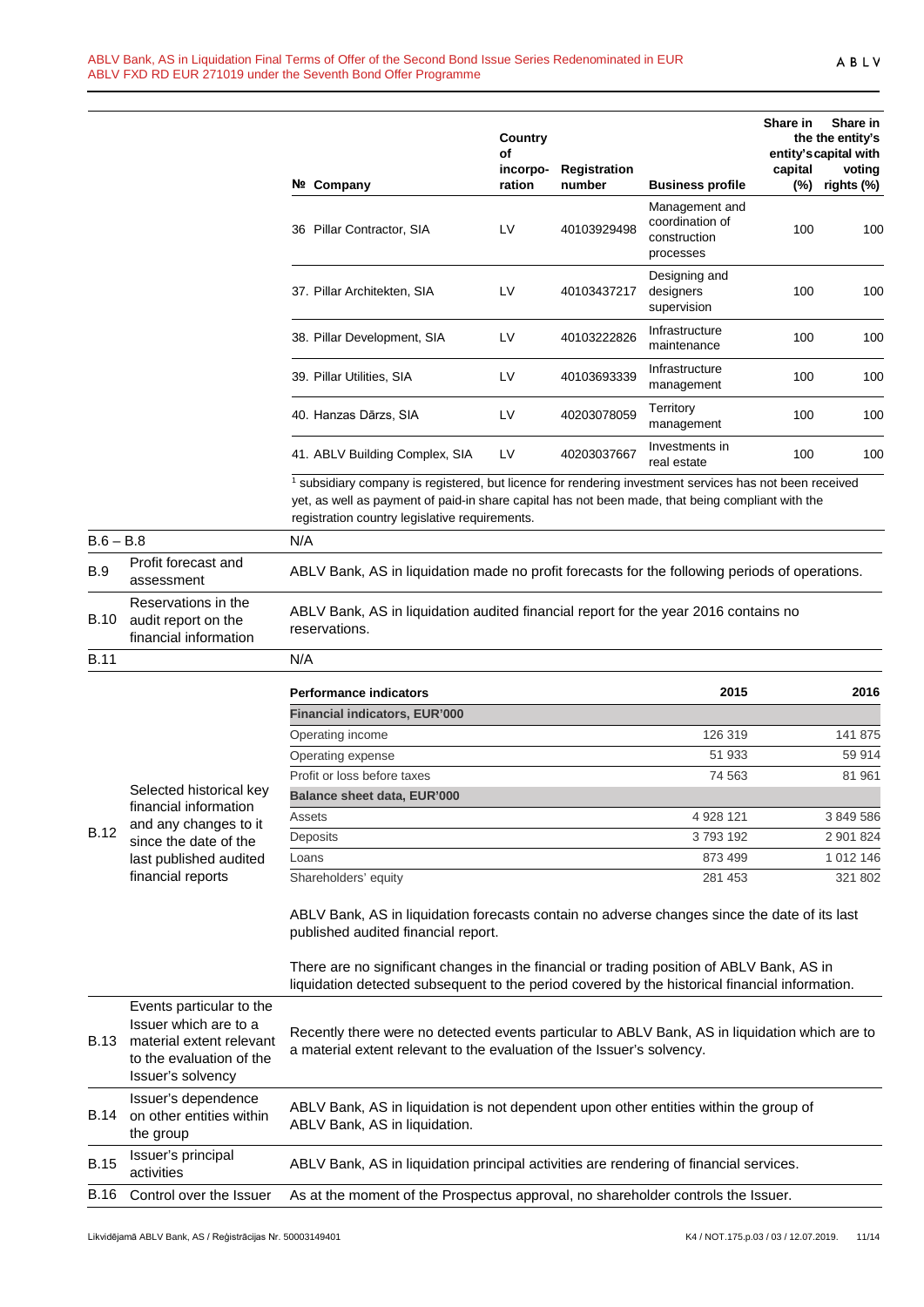|                                                        | B.17 Credit ratings                                                                                                                                                                                                                                                                                              | No credit ratings are assigned to ABLV Bank, AS in liquidation by credit rating agencies<br>registered and/or certified according to Regulation No 1060/2009 on credit rating agencies.                                                                                                      |
|--------------------------------------------------------|------------------------------------------------------------------------------------------------------------------------------------------------------------------------------------------------------------------------------------------------------------------------------------------------------------------|----------------------------------------------------------------------------------------------------------------------------------------------------------------------------------------------------------------------------------------------------------------------------------------------|
|                                                        | B.18 – B.50                                                                                                                                                                                                                                                                                                      | N/A                                                                                                                                                                                                                                                                                          |
|                                                        | <b>Section C. Securities</b>                                                                                                                                                                                                                                                                                     |                                                                                                                                                                                                                                                                                              |
| C.1<br><b>Bond details</b><br>restraint on alienation. |                                                                                                                                                                                                                                                                                                                  | Bonds issued under the Second Bond Issue Series Redenominated in EUR -<br>ABLV FXD RD EUR 271019 (ISIN LV0000880052) are dematerialized bearer securities without                                                                                                                            |
| C.2                                                    | Currency of the<br>Bond issue                                                                                                                                                                                                                                                                                    | EUR (euro).                                                                                                                                                                                                                                                                                  |
| $C.3 - C.4$                                            |                                                                                                                                                                                                                                                                                                                  | N/A                                                                                                                                                                                                                                                                                          |
| C.5                                                    | Restrictions on the<br>The Bonds are freely transferrable securities that represent the Issuer's debt to the Bondholders<br>free transferability of<br>without additional collateral. The Bonds are dematerialized bearer securities without restraint on<br>the Bonds<br>alienation - transferrable securities. |                                                                                                                                                                                                                                                                                              |
| C.6 – C.7                                              |                                                                                                                                                                                                                                                                                                                  | N/A                                                                                                                                                                                                                                                                                          |
|                                                        |                                                                                                                                                                                                                                                                                                                  | Division of the Bonds into categories<br>The Bonds are not supposed to be divided into categories. Pursuant to these Final Terms,<br>straight Bonds are supposed to be issued.                                                                                                               |
|                                                        |                                                                                                                                                                                                                                                                                                                  | Limitations to the rights attached to the Bonds<br>The Bonds are freely transferrable securities without restraint on their alienation.                                                                                                                                                      |
|                                                        |                                                                                                                                                                                                                                                                                                                  | <b>Interest Rate</b><br>The Annual Interest Rate is fixed, and it is equal to 2.15% (p.a.).                                                                                                                                                                                                  |
| C.8,<br>C.9                                            | Rights attached to<br>the Bonds                                                                                                                                                                                                                                                                                  | The date from which interest becomes payable and the due dates for interest<br>The Interest Income shall be accrued starting from 27 October 2017. The Interest Income shall<br>be paid twice a year: on 27 October and 27 April, starting from 27 April 2018, ending on<br>27 October 2019. |
|                                                        |                                                                                                                                                                                                                                                                                                                  | Bond maturity date and repayment procedures<br>The Investor shall receive the Bond Face Value as a lump-sum payment on 27 October 2019.                                                                                                                                                      |
|                                                        |                                                                                                                                                                                                                                                                                                                  | Bond yield<br>Fixed rate is applied to the Bonds, and therefore the yield does not change.                                                                                                                                                                                                   |
|                                                        |                                                                                                                                                                                                                                                                                                                  | Representatives of debt security holders<br>Holders of the debt securities may freely determine representatives for exercising the rights<br>attached to the Bonds.                                                                                                                          |
| C.10                                                   |                                                                                                                                                                                                                                                                                                                  | N/A                                                                                                                                                                                                                                                                                          |
| C.11                                                   | Admission of the Bonds<br>to the<br>regulated market                                                                                                                                                                                                                                                             | The Bonds are supposed to be admitted to the regulated market - Baltic Bond List of Nasdaq<br>Riga Stock Exchange.                                                                                                                                                                           |
| C.12                                                   | Minimum face value<br>of the issue                                                                                                                                                                                                                                                                               | Pursuant to paragraph 9.3 of the Base Prospectus, the Investor may not apply for purchasing<br>less than 1 (one) Bond.                                                                                                                                                                       |
|                                                        | $C.13 - C.22$                                                                                                                                                                                                                                                                                                    | N/A                                                                                                                                                                                                                                                                                          |
|                                                        |                                                                                                                                                                                                                                                                                                                  |                                                                                                                                                                                                                                                                                              |

## **Section D. Risks**

| D.1 |                                     |  | N/A                                                                                                                                                                                                              |  |  |
|-----|-------------------------------------|--|------------------------------------------------------------------------------------------------------------------------------------------------------------------------------------------------------------------|--|--|
|     | Key information<br>on the key risks |  | In carrying out its operating activities, ABLV Bank, AS in liquidation is subject to various risks.<br>Most significant risks that may decrease the Issuer's ability to perform its obligations.                 |  |  |
| D.2 |                                     |  | Credit risk<br>Credit risk is exposure to potential losses in case of ABLV Bank, AS in liquidation<br>counterparty or debtor being unable to pay the contractual obligations to ABLV Bank, AS<br>in liquidation. |  |  |
|     |                                     |  | Liquidity risk<br>Liquidity is ABLV Bank, AS in liquidation ability to maintain or ensure sufficient cash flow                                                                                                   |  |  |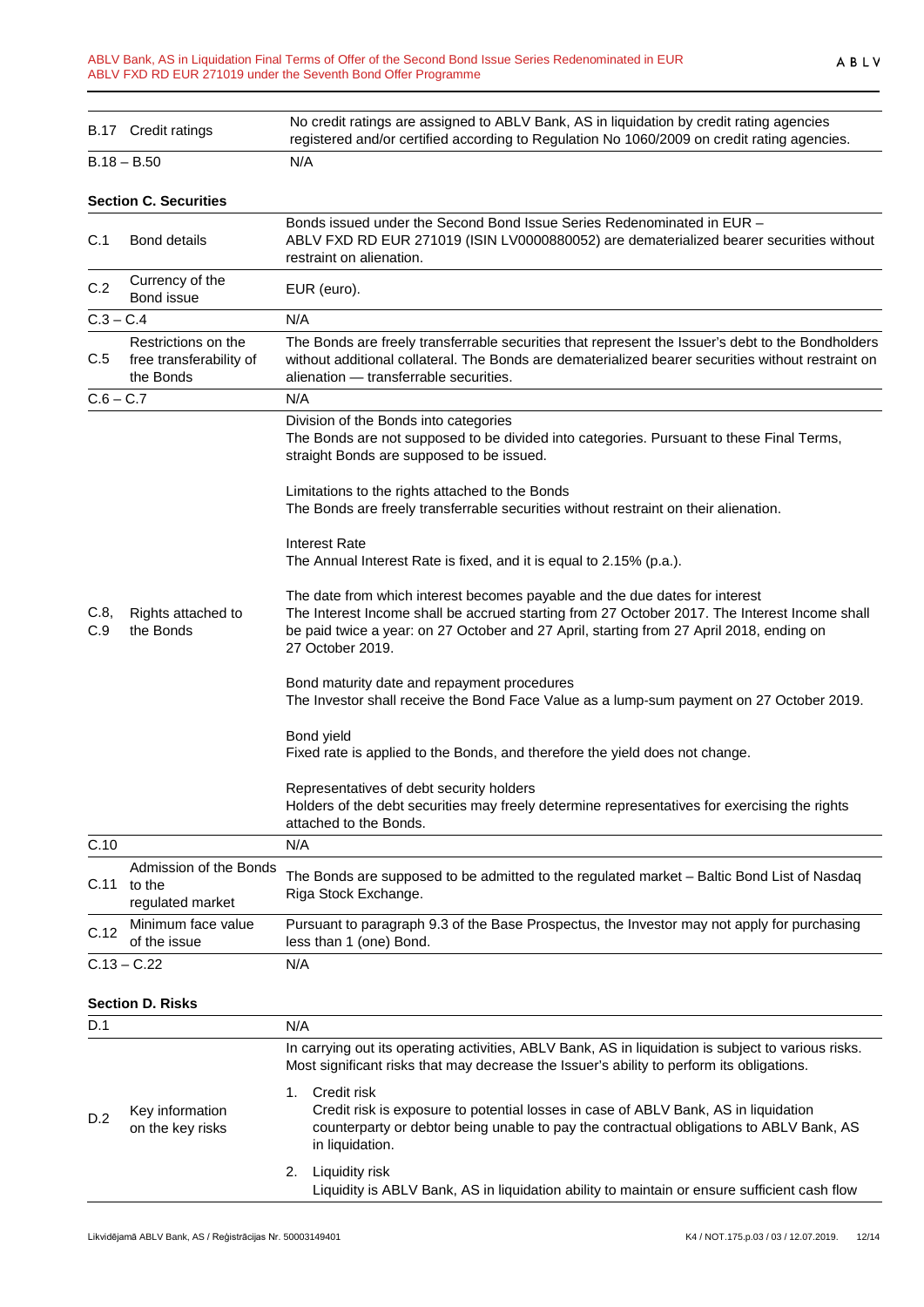| to meet the expected (everyday) or sudden (critical) need for the same in order to provide  |
|---------------------------------------------------------------------------------------------|
| financing for asset growth or discharge the financial obligations in a due time. This means |
| the ability to turn assets into cash with minimal loss or ensure reasonably priced credit   |
| facilities.                                                                                 |

| 3. Currency exchange rate fluctuation risk                                                 |  |  |
|--------------------------------------------------------------------------------------------|--|--|
| ABLV Bank, AS in liquidation is exposed to negative effects of fluctuations in the foreign |  |  |
| currency exchange rates on its financial position and cash flow.                           |  |  |

- 4. Interest rate risk Interest rate risk represents the adverse effect of the market interest rate fluctuations on ABLV Bank, AS in liquidation financial position.
- 5. Non-financial risks

During the course of its operations, ABLV Bank, AS in liquidation encounters also nonfinancial risks (including operational risk, reputational risk, etc.) with exposure to sudden loss. The cause of such risks may be, for instance, clerical errors or fraud, break-downs in information systems, insufficient internal control and procedures, etc.

6. Competition risk

As at the end of 2016, 86% of total deposits with ABLV Bank, AS in liquidation were the deposits placed by foreign clients. Consequently, operations of the Issuer are only partly subject to competition risk in the local market.

7. Legal risk (incl. tax)

The risk related to amendments in laws, regulations, and other legal acts, or to implementation of new legal acts, which may result in reorientation of the Issuer's activities or abandonment of particular lines of the Issuer's financial activities. This may have consequent negative impact on the Issuer's earning capacity and stability.

Risk factors associated with the Bond issue:

|             |                                                   |     | TWON TUCKCHO USSOCIUTCU WITH THE DUITU ISSUE.                                                                                                                                                                                                                                                                                                                                                                                                                                                    |
|-------------|---------------------------------------------------|-----|--------------------------------------------------------------------------------------------------------------------------------------------------------------------------------------------------------------------------------------------------------------------------------------------------------------------------------------------------------------------------------------------------------------------------------------------------------------------------------------------------|
|             |                                                   | 1.  | Liquidity risk<br>Listing of the Bonds in the Stock Exchange Nasdaq Riga Bond List does not guarantee<br>liquidity of the Bonds, and therefore the Investor should assess potential risk of limited<br>possibilities of selling the Bonds in the secondary market due to insufficient interest of<br>other market players. If there is no sufficient interest in the secondary market (liquidity<br>shortfall), it may be difficult for the Investor to sell the Bonds at adequate market price. |
| D.3         | Information on the risks<br>specific to the Bonds | 2.  | Price risk<br>Price of the Bonds in the secondary market may fluctuate in accordance with the<br>Investors' interest, which can be affected by macroeconomic processes, events<br>concerning one or several Investors, and also, inter alia, events concerning the Issuer.<br>The Investors' opportunities of gaining profit may vary accordingly from time to time.                                                                                                                             |
|             |                                                   | 3.  | Legal risk (incl. tax)<br>The risk related to amendments in legislation, regulations and other legal acts, or to<br>implementation of new legal acts, which may cause additional expenses or reduce return<br>on investment. This risk also covers possible changes in applicable tax assessment and<br>withholding procedures.                                                                                                                                                                  |
| $D.4 - D.6$ |                                                   | N/A |                                                                                                                                                                                                                                                                                                                                                                                                                                                                                                  |

**Section E. Offer**

| $E.1 - E.2a$     |                                         | N/A                                                                                                                                                                                                                                                                                                                                                                                                     |
|------------------|-----------------------------------------|---------------------------------------------------------------------------------------------------------------------------------------------------------------------------------------------------------------------------------------------------------------------------------------------------------------------------------------------------------------------------------------------------------|
| E.2 <sub>b</sub> | Reasons for the<br>Bond offer           | Objective of offering the Bond Issue Series shall be raising of funds that the Issuer will use for<br>financing its operating activities, including without limitation:<br>improvement of the ABLV Bank, AS in liquidation assets' and liabilities' distribution into<br>maturity bands:<br>increase and maintenance of the liquidity level required for activities of ABLV Bank, AS in<br>liquidation. |
| E.3              | Terms and<br>conditions of the<br>offer | The total redenominated amount of the issue is equal to 59 453 753.00 EUR (fifty-nine million<br>four hundred fifty-three thousand seven hundred fifty-three euro).<br>The public offer start date is 21 September 2017.                                                                                                                                                                                |